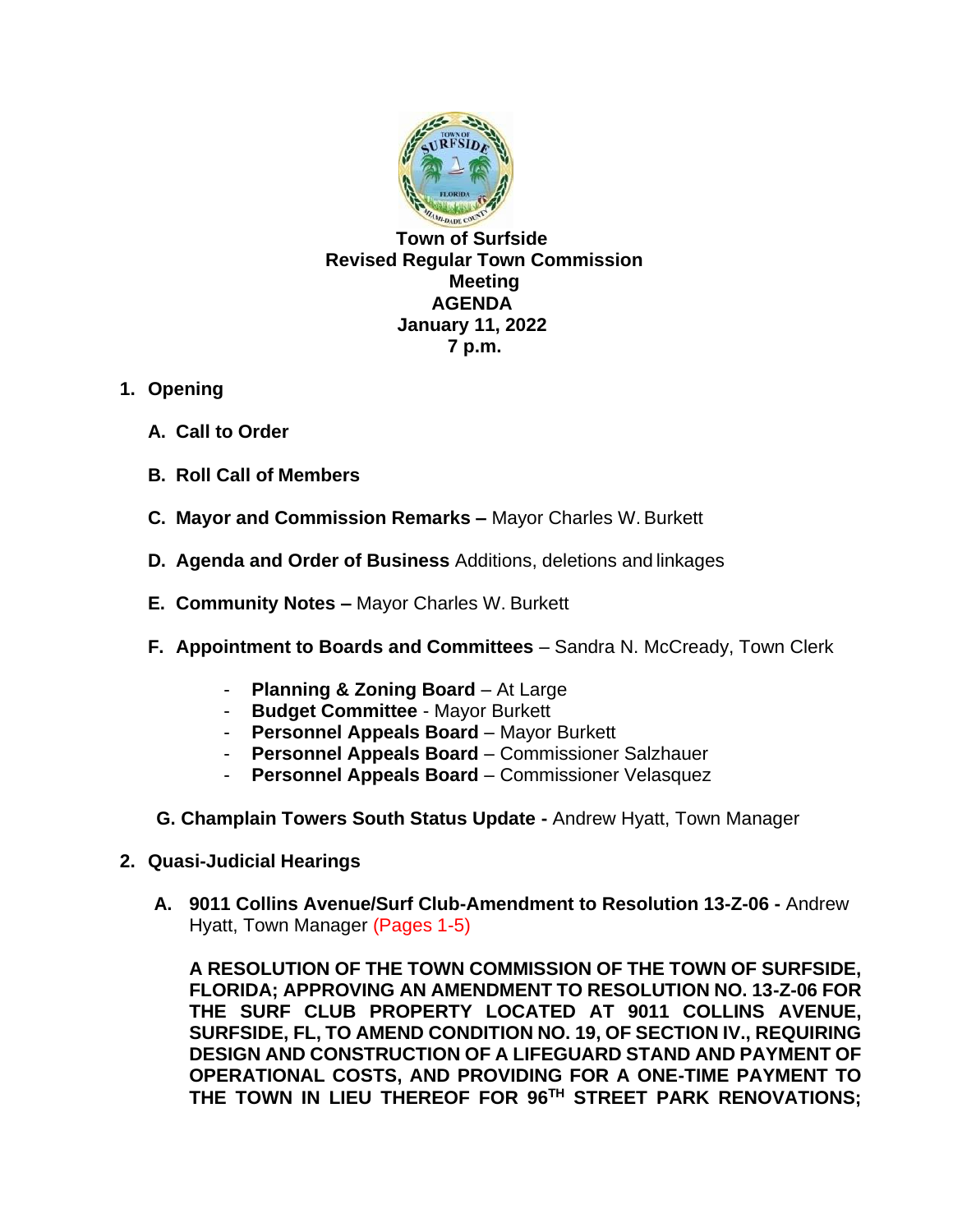**RATIFYING ALL OTHER REQUIREMETNS AND CONDITIONS OF THE ORIGINAL APPROVAL SET FORTH IN RESOLUTION NO. 13-Z-06; PROVIDING FOR A SEVERABILITY CLAUSE; AND PROVIDING FOR AN EFFECTIVE DATE.**

- *3.* **Consent Agenda** *(Set for approximately 7:30 p.m.) All items on the consent agenda are considered routine or status reports by the Town Commission and will be approved by one motion. Any Commission member may request that an item be removed from*  the Consent Agenda and discussed separately. If the public wishes to speak on a *matter on the consent agenda they must inform the Town Clerk prior to the start of the meeting. They will be recognized to speak prior to the approval of the consent agenda.*
	- **A. Minutes**  Sandra N. McCready, MMC, Town Clerk (Pages 6-77)
		- **- November 9, 2021 Regular Town Commission Meeting Minutes**
		- **- November 17, 2021 Town Commission Workshop Minutes**
		- **- December 7, 2021 - Town Commission Zoning Workshop Minutes**
		- **- December 14, 2021 Regular Town Commission Meeting Minutes**
	- **\*B. Town Manager's Report –** Andrew Hyatt, Town Manager (Pages 78-91)
	- **\*C. Town Attorney's Report**  Weiss Serota, Town Attorney (Pages 92-106)
	- **D. Committee Reports -** Andrew Hyatt, Town Manager (Pages 107-147)
		- **- October 28, 2021 Planning and Zoning Board Meeting Minutes**
		- **- November 18, 2021 Special Tourist Board Meeting Minutes**
		- **- December 6, 2021 Tourist Board Meeting Minutes**
	- **E. One-Year Extension of Curative Testing Site Outside Town Hall -** Andrew Hyatt, Town Manager (Pages 148-154)

**A RESOLUTION OF THE TOWN COMMISSION OF THE TOWN OF SURFSIDE, FLORIDA, APPROVING A FIRST AMENDMENT TO THE REVOCABLE, NON-EXCLUSIVE LICENSE AGREEMENT (AGREEMENT) WITH CURATIVE INC. TO EXTEND THE TERM OF THE AGREEMENT; APPROVING THE EXTENSION OF THE TEMPORARY USE PERMIT ISSUED TO CURATIVE INC. BEYOND THE INITIAL NINETY (90) DAY TERM TO ALLOW THE CONTINUED UTILIZATION OF A COVID-19 TESTING KIOSK PURSUANT TO SECTION 90-36.1 OF THE TOWN CODE OF ORDINANCES; AUTHORIZING THE TOWN MANAGER TO EXECUTE A FIRST AMENDMENT TO THE AGREEMENT AND EXTENSION OF THE TEMPORARY USE PERMIT; PROVIDING FOR IMPLEMENTATION; AND PROVIDING FOR AN EFFECTIVE DATE.**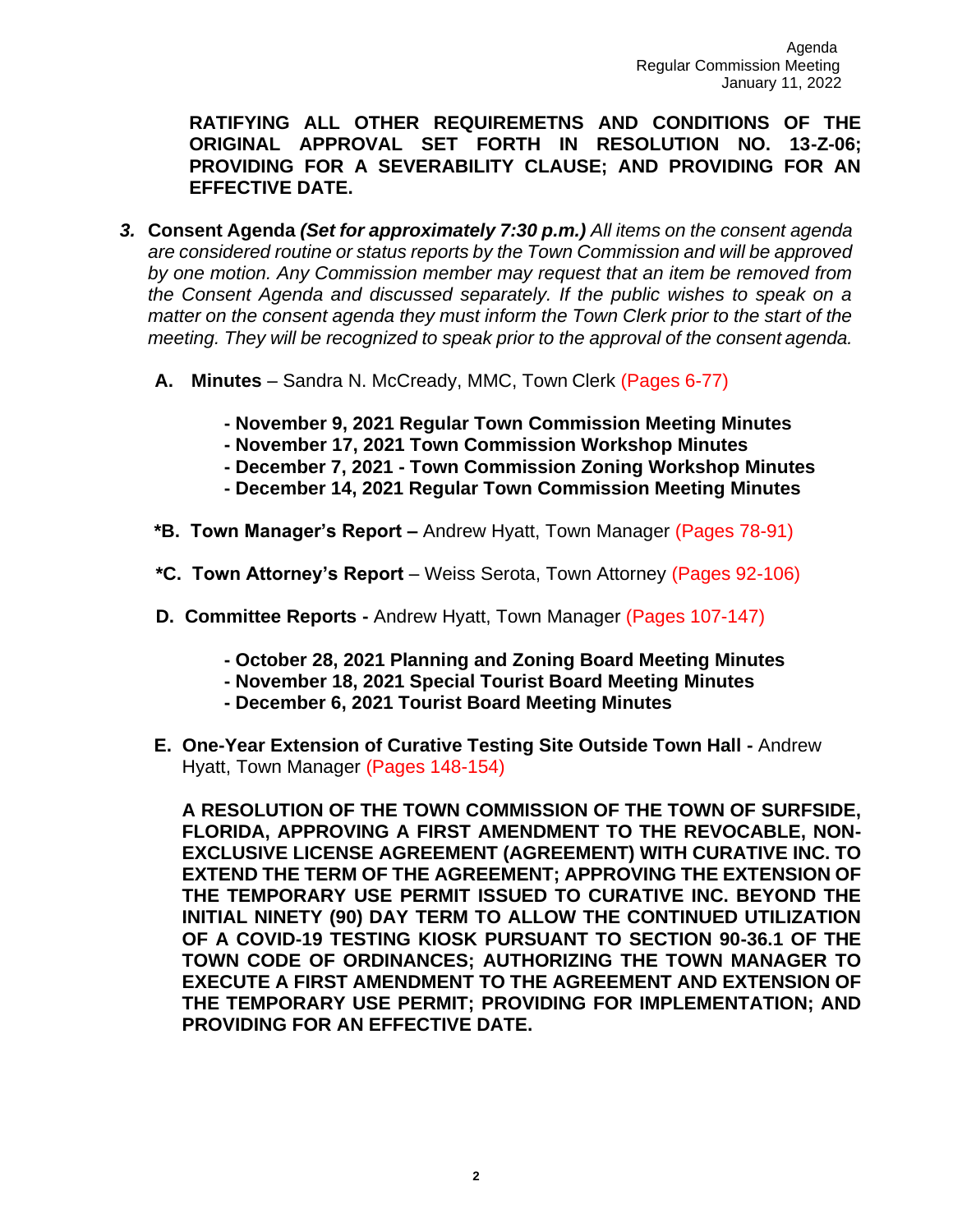**F. FY 2022 Budget Amendment No. 2-** Andrew Hyatt, Town Manager (Pages 155- 160)

**A RESOLUTION OF THE TOWN COMMISSION OF THE TOWN OF SURFSIDE, FLORIDA, APPROVING BUDGET AMENDMENT NO. 2 FOR THE FISCAL YEAR 2022 BUDGET; PROVIDING FOR IMPLEMENTATION; AND PROVIDING FOR AN EFFECTIVE DATE.**

**G. 89th Street Beach End Improvement Expenditures Request -** Andrew Hyatt, Town Manager (Pages 161-172)

**A RESOLUTION OF THE TOWN COMMISSION OF THE TOWN OF SURFSIDE, FLORIDA, APPROVING AND AUTHORIZING THE EXPENDITURE OF BUDGETED FUNDS IN AN AMOUNT NOT TO EXCEED \$145,000 TO IMPLEMENT THE 89TH STREET BEACH END CAPITAL IMPROVEMENT PROJECT (CIP); PROVIDING FOR IMPLEMENTATION; AND PROVIDING FOR AN EFFECTIVE DATE.**

**H. Approving Florida Memorandum of Understanding and Miami-Dade County Interlocal Agreement relating to Opioid Litigation Settlement Agreement Funds -** Andrew Hyatt, Town Manager (Pages 173-199)

**A RESOLUTION OF THE TOWN COMMISSION OF THE TOWN OF SURFSIDE, FLORIDA, APPROVING THE FLORIDA MEMORANDUM OF UNDERSTANDING WITH THE STATE OF FLORIDA AND OTHER PARTICIPATING LOCAL GOVERNMENT UNITS FOR THE ALLOCATION AND USE OF OPIOID SETTLEMENT FUNDS TO ABATE AND RESOLVE THE OPIOID EPIDEMIC; PROVIDING FOR AUTHORIZATION; PROVIDING FOR IMPLEMENTATION; PROVIDING FOR TRANSMITTAL; AND PROVIDING FOR AN EFFECTIVE DATE.**

**A RESOLUTION OF THE TOWN COMMISSION OF THE TOWN OF SURFSIDE, FLORIDA, APPROVING THE OPIOID SETTLEMENT INTERLOCAL AGREEMENT WITH MIAMI-DADE COUNTY GOVERNING THE USE OF OPIOID SETTLEMENT FUNDS ALLOCATED TO THE MIAMI-DADE COUNTY REGIONAL FUND; PROVIDING FOR AUTHORIZATION; PROVIDING FOR IMPLEMENTATION; PROVIDING FOR TRANSMITTAL; AND PROVIDING FOR AN EFFECTIVE DATE.**

**4. Ordinances**

*(Set for approximately \_9:00\_ p.m.) (Note: Good and Welfare must begin at 8:15)*

**A. Second Reading Ordinances**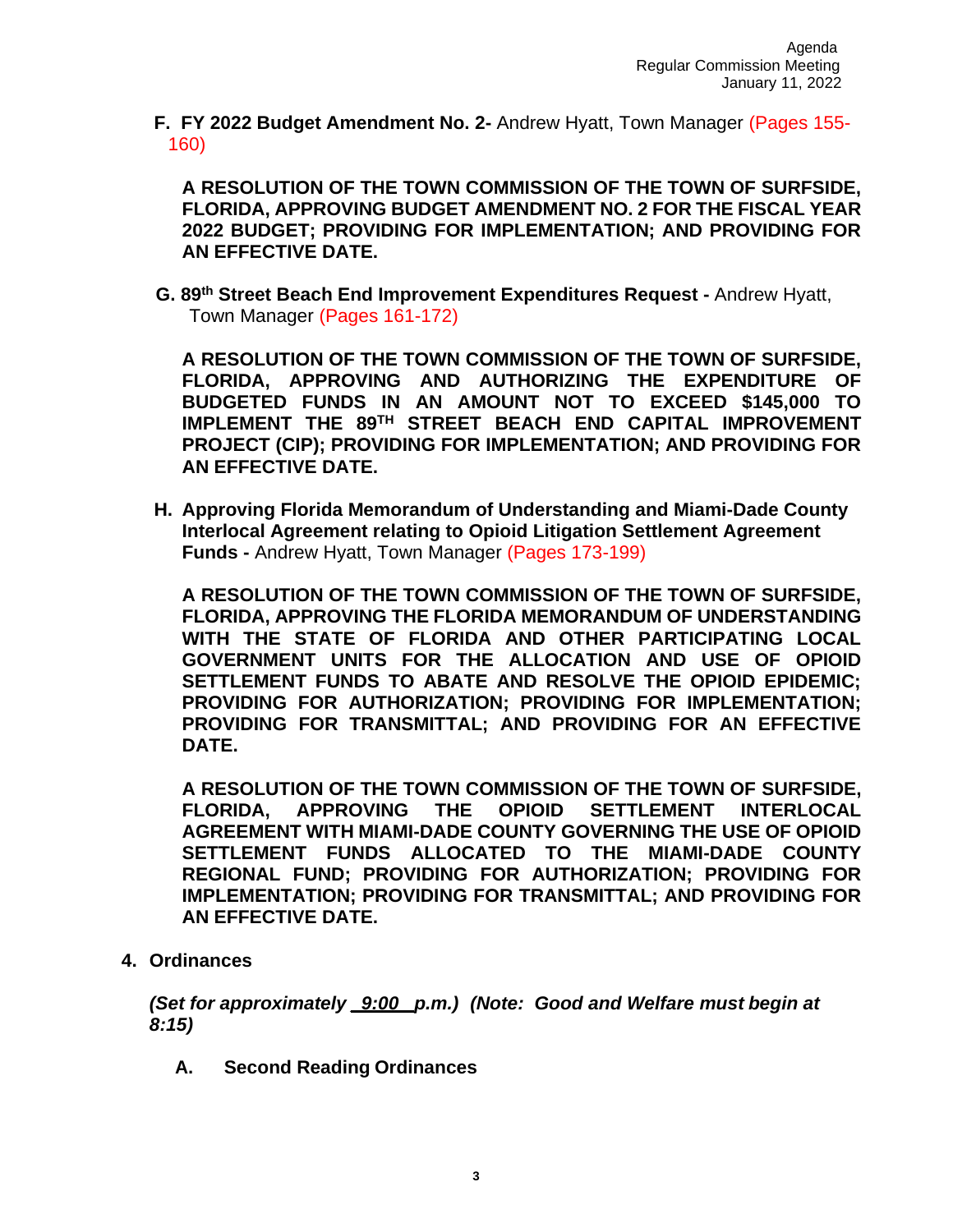*(Set for approximately N/A p.m.) (Note: Good and Welfare must begin at 8:15)*

- **B. First Reading Ordinances**
	- **1. Ordinance Securing Construction Sites, Safety and Other Requirements –** Vice Mayor Tina Paul (Pages 200-209)

**AN ORDINANCE OF THE TOWN COMMISSION OF THE TOWN OF SURFSIDE, FLORIDA AMENDING THE TOWN OF SURFSIDE CODE OF ORDINANCES BY CREATING ARTICLE V – "CONSTRUCTION SITES", CONSISTING OF SECTION 14-104 "SECURING OF CONSTRUCTION SITES, SAFETY, AND OTHER REQUIREMENTS", OF CHAPTER 14 - "BUILDINGS AND BUILDING REGULATIONS", TO PROVIDE FOR SECURING OF CONSTRUCTION SITES AND PROTECTIONS TO ADJACENT AND NEIGHBORING PROPERTIES; PROVIDING FOR SEVERABILITY; PROVIDING FOR INCLUSION IN THE CODE; PROVIDING FOR CONFLICTS; AND PROVIDING FOR AN EFFECTIVE DATE.**

**2. Building Recertification "Don't Wait…Accelerate!"-Changes Necessary to Prevent Another Building Collapse Catastrophe (In Honor of Champlain Towers South Victims) –** Commissioner Eliana Salzhauer (Pages 210-245)

**AN ORDINANCE OF THE TOWN COMMISSION OF THE TOWN OF SURFSIDE, FLORIDA AMENDING THE TOWN OF SURFSIDE CODE OF ORDINANCES BY CREATING A NEW SECTION 14-3, "RECERTIFICATION OF EXISTING BUILDINGS", IN ARTICLE I. – "IN GENERAL", OF CHAPTER 14 - BUILDINGS AND BUILDING REGULATIONS", TO ADOPT AND INCORPORATE SECTION 8-11. – "EXISTING BUILDINGS" OF THE MIAMI-DADE COUNTY CODE OF ORDINANCES WITH MODIFICATIONS IN FURTHERANCE OF THE "DON'T WAIT, ACCELERATE" PLAN TO IMPROVE BUILDING SAFETY; PROVIDING FOR SEVERABILITY; PROVIDING FOR INCLUSION IN THE CODE; PROVIDING FOR CONFLICTS; AND PROVIDING FOR AN EFFECTIVE DATE.**

- **5. Resolutions and Proclamations** *(Set for approximately 9:45 p.m.) (Note: Depends upon length of Good and Welfare)*
	- **A. Lot Area, Building Height for Beachfront Properties and Increasing Minimum Required Electoral Vote to 60% -** Andrew Hyatt, Town Manager (Pages 246-253)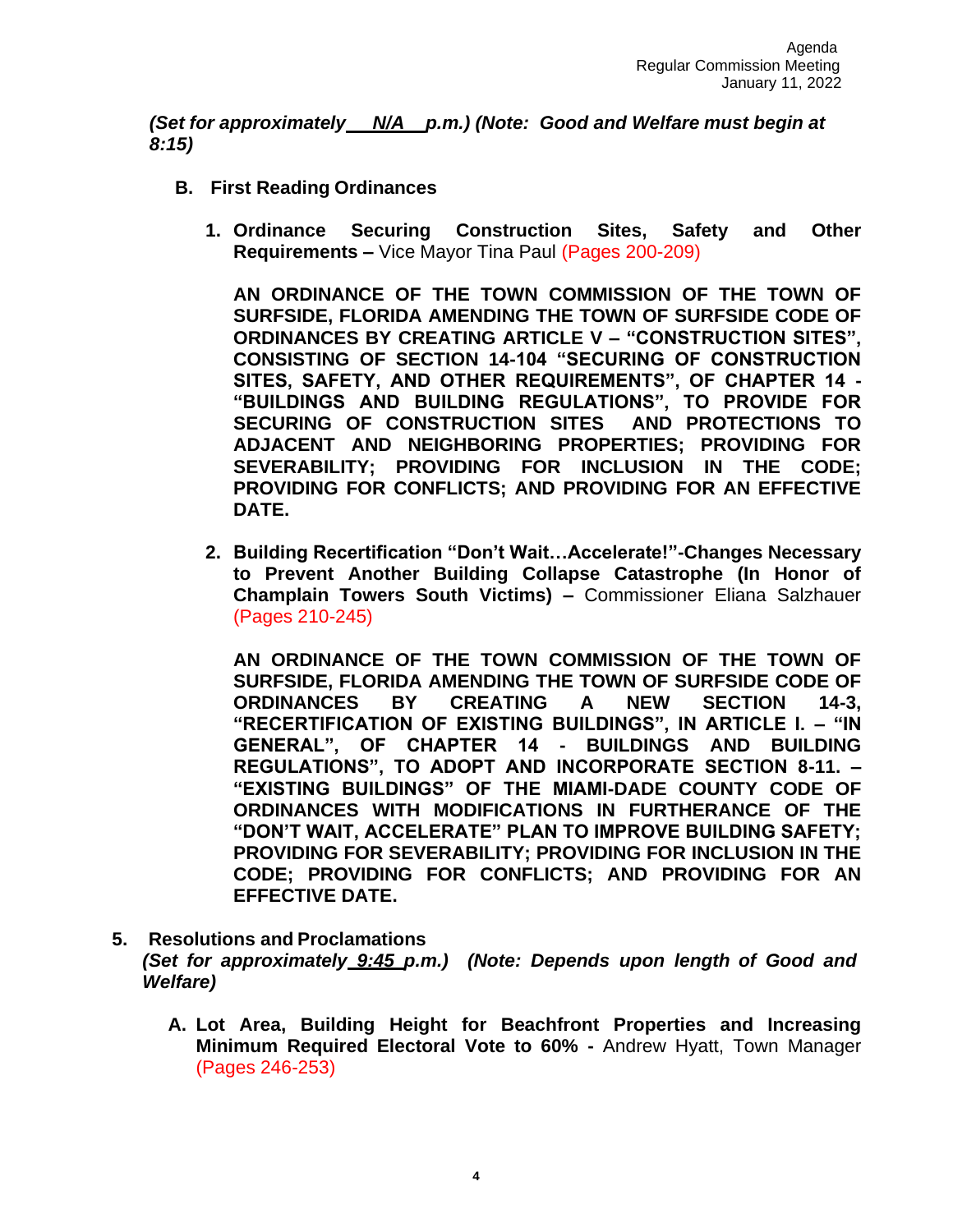**A RESOLUTION OF THE TOWN COMMISSION OF THE TOWN OF SURFSIDE, FLORIDA, CALLING FOR A TOWN OF SURFSIDE SPECIAL ELECTION TO BE HELD ON MARCH 15, 2022 FOR THE PURPOSE OF SUBMITTING TO THE ELECTORATE A PROPOSED AMENDMENT TO THE TOWN CHARTER ARTICLE I, SECTION 4 - "GENERAL POWERS OF TOWN; POWERS NOT DEEMED EXCLUSIVE", AS PRESENTED IN A BALLOT QUESTION ON AN AMENDMENT TO THE TOWN CHARTER REAGARDING LOT AREA, BUILDING HEIGHT FOR BEACHFRONT PROPERTIES, AND INCREASING MINIMUM REQUIRED ELECTORAL VOTE TO 60% TO REPEAL OR AMEND SECTION 4 OF THE CHARTER; PROVIDING FOR NOTICE OF ELECTION; PROVIDING REQUISITE BALLOT LANGUAGE AND CHARTER AMENDMENT TEXT FOR SUBMISSION TO THE ELECTORATE; PROVIDING FOR THE TOWN CLERK TO UTILIZE THE SERVICES OF MIAMI-DADE COUNTY SUPERVISOR OF ELECTIONS FOR THE SPECIAL ELECTION; PROVI DING FOR SEVERABILITY; AND PROVIDING FOR AN EFFECTIVE DATE.**

**B. Authorizing Additional Expenditure of Funds to Special Counsel in Connection with the Appeal of the Federal Aviation Administration's (FAA's) South Central Florida Metroplex Project –** Lilian Arango, Town Attorney (Pages 254-258)

**A RESOLUTION OF THE TOWN COMMISSION OF THE TOWN OF SURFSIDE, FLORIDA, AUTHORIZING AND APPROVING ADDITIONAL EXPENDITURE OF FUNDS TO SPECIAL COUNSEL, LEECH TISHMAN FUSCALDO & LAMPL, IN CONNECTION WITH THE APPEAL OF THE FEDERAL AVIATION ADMINISTRATION'S (FAA'S) SOUTH CENTRAL FLORIDA METROPLEX PROJECT (METROPLEX), FOR LEGAL FEES AND CONSULTANT'S SERVICES FOR PHASE 1 METROPLEX FLIGHT PROCEDURE ASSESSMENT; PROVIDING FOR IMPLEMENTATION; AND PROVIDING FOR AN EFFECTIVE DATE.**

**C. Downtown Walkability and Design Study Scope of Work Approval –** Andrew Hyatt, Town Manager (Pages 259-266)

**A RESOLUTION OF THE TOWN COMMISSION OF THE TOWN OF SURFSIDE, FLORIDA, APPROVING AND AUTHORIZING THE EXPENDITURE OF FUNDS IN AN AMOUNT NOT TO EXCEED \$50,000 TO ENGAGE MARLIN ENGINEERING, INC. FOR A DOWNTOWN WALKABILITY AND DESIGN STUDY; PROVIDING FOR IMPLEMENTATION; AND PROVIDING FOR AN EFFECTIVE DATE.**

**D. Champlain Towers South Memorial Park & Pedestrian Plaza at 88th Street–** Commissioner Eliana Salzhauer (Pages 267-271)

**A RESOLUTION OF THE TOWN COMMISSION OF THE TOWN OF SURFSIDE, FLORIDA; DIRECTING THE MANAGER TO PURSUE THE CLOSURE OF 88TH**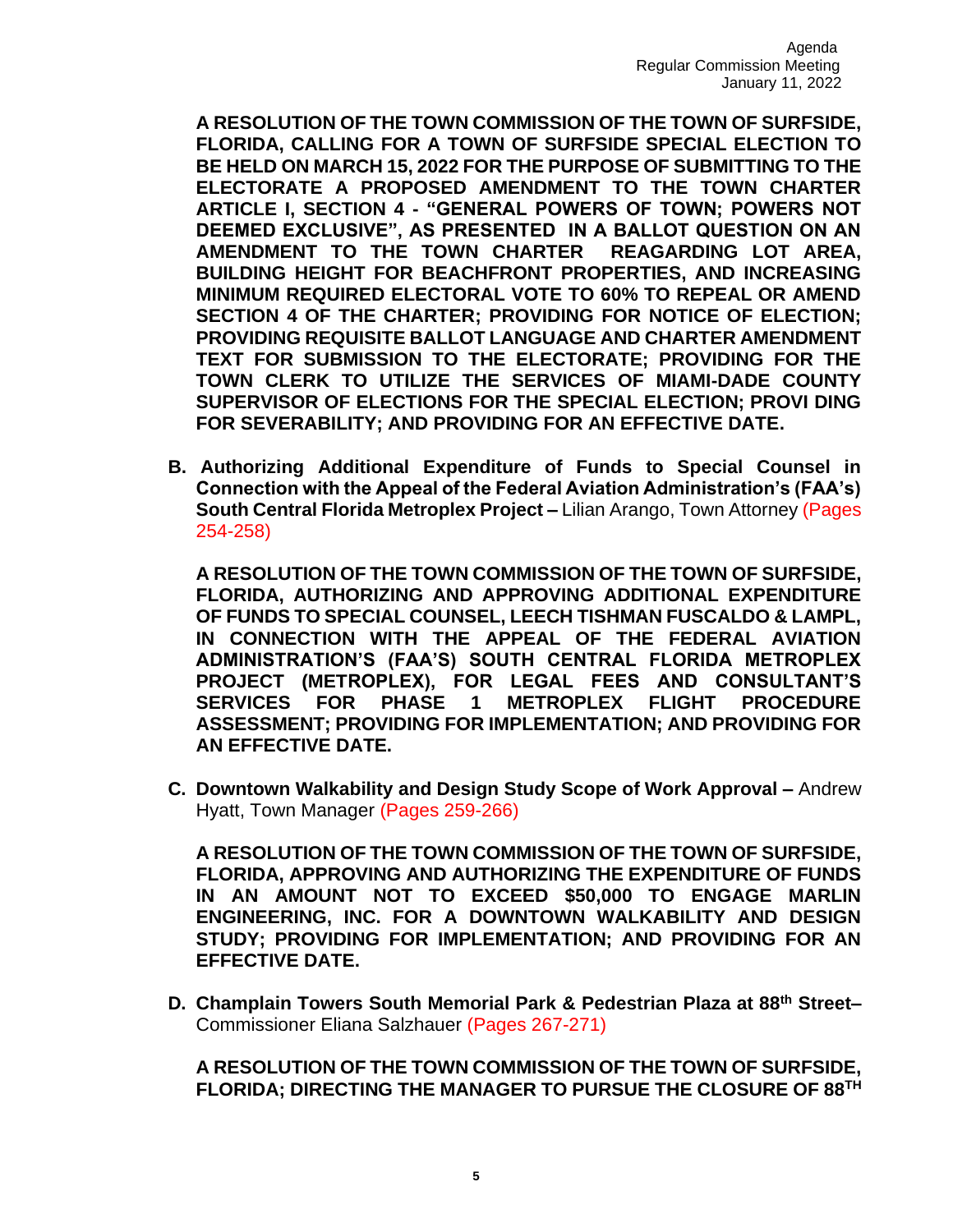**STREET EAST OF COLLINS AVENUE TO VEHICULAR TRAFFIC FOR THE PURPOSE OF PROVIDING A MEMORIAL PARK AND PEDESTRIAN PLAZA HONORING THE VICTIMS OF THE CHAMPLAIN TOWERS SOUTH COLLAPSE; AUTHORIZING THE TOWN MANAGER TO EXECUTE AND TAKE ALL ACTION NECESSARY, INCLUDING APPLICATIONS REQUIRED BY MIAMI-DADE COUNTY AND/OR FLORIDA DEPARTMENT OF TRANSPORTATION AND/OR ANY OTHER GOVERNMENTAL AGENCY WITH JURISDICTION; AUTHORIZING THE TOWN MANAGER TO RETAIN DESIGN OR ENGINEERING PROFESSIONALS FOR THE PREPARATION OF PLANS OR STUDIES AS REQUIRED FOR THE CLOSURE OF THE RIGHT-OF-WAY TO VEHICULAR TRAFFIC; PROVIDING FOR IMPLEMENTATION; AND PROVIDING FOR AN EFFECTIVE DATE.**

## **6. Good and Welfare/ Public Comments from Residents (***Set for approximately 8:15 p.m.)*

*Public comments for subjects or items not on the agenda. Public comment on agenda items will be allowed when agenda item is discussed by the Commission.*

## **7. Town Manager and Town Attorney Reports**

Town Manager and Town Attorney Reports have been moved to the Consent Agenda – Item 3.

- **8. Unfinished Business and New Business**
- **9. Mayor, Commission and Staff Communications**
	- **A. Town Manager Performance Review** Mayor Charles W. Burkett
	- **B. Raising Houses in Surfside to Make our Town More Resilient and Sustainable –** Mayor Charles W. Burkett (Pages 272-315)
	- **C. Amending Zoning Definitions to Remove Development Loopholes –** Commissioner Eliana Salzhauer (Pages 316-319)
	- **D. Amending the Town's Purchasing Code (Chapter 3) Commissioner Nelly** Velasquez (Pages 320-332)
	- **E. Community Center Pool Deck Lighting - Staff Report**  Andrew Hyatt, Town Manager (Pages 333-334)
	- **F. Art in Public Spaces Committee**  Commissioner Charles Kesl (Pages 335- 336)
	- **G. Demolition by Neglect**  Mayor Charles W. Burkett (Pages 337-339)
	- **H. Excessive Homeless Contribution Made by the Former Commission**  Mayor Charles W. Burkett (Pages 340-347)
	- **I.** Lowering of Property Taxes and Water Bills Staff Report Andrew Hyatt, Town Manager (Page 348)
	- **J. Amending Town Code Section 2-237 Business Relationships**  Commissioner Eliana Salzhauer (Pages 349-354)
	- **K. Community Center Second Floor Possibility** Andrew Hyatt, Town Manager (Pages 355-356)